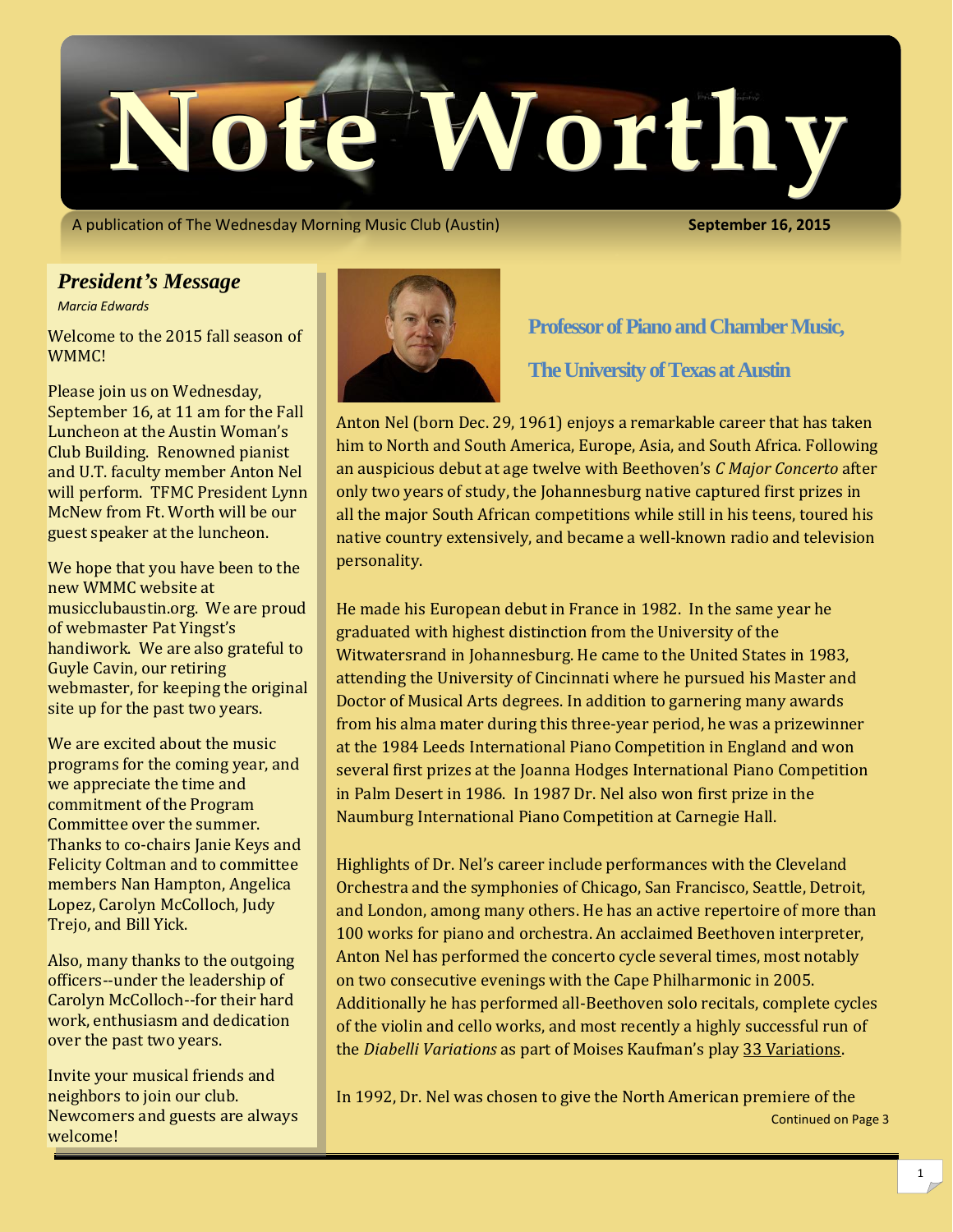

### *Lynn McNew, TFMC President*

 I was born in Illinois, graduated from college there, and went to Chicago to teach school. That is where I met and married my husband, Tom. We will celebrate our 50th anniversary next year. He was originally from Abilene, so when our children were small we moved to Texas and have been here for over 40 years. We have three children, ten grandchildren and one great granddaughter.

I taught classroom music, choir and band for 16 years, then went back to school at Texas Tech and earned my elementary certification and taught 5th grade for 20 years. I taught a few years of 4th and a few years of 6th, but I mostly taught 5th and that is my favorite grade.

I have taught private voice and piano lessons for over 30 years. We lived in Brackettvile, Texas, for over 25 years and I had a studio in my home there. Since we moved to Fort Worth last year, I have taught piano at the Fine Arts Academy at Keller First Baptist Church in Keller, TX. My students have participated in Junior Festivals for many years, and they have won many awards on both the district and state level.

I believe very strongly in keeping music in our schools and that is my theme for the next two years. I have several ideas that I hope will come to fruition to help this plan. My goals are enjoying the past; educating the present; entertaining the future.

I am looking forward to my two years as TFMC President.

# *WMMC Member News*

Welcome to new members Greg Shields and Mariam McFalls. Also welcome back to returning members Susan Groves, Jean McDermott and Lita Guerra.

Congratulations to Bill Yick and Laresa Fowler, who exchanged wedding vows on Sept. 5.

Angela Smith is currently in Los Angeles, where a documentary is being filmed based on her book Women Drummers: A History from Rock and Jazz to Blues and Country, published in April 2014.

Kudos to Maria de Waal Putter and Bill Yick for their generous support of Opera in the Ozarks. Maria was the opera production underwriter for *La Traviata*, in memory of Sylvia Kerr. Bill was the opera production underwriter for *La Cenerentola* (Cinderella). In addition, Night of Opera Sponsors included Maria de Waal Putter and The Wednesday Morning Music Club.

# **Thought for the Day**

The legendary cellist Pablo Casals was asked why he continued to practice at age 90. "Because I think I'm making progress," he replied.